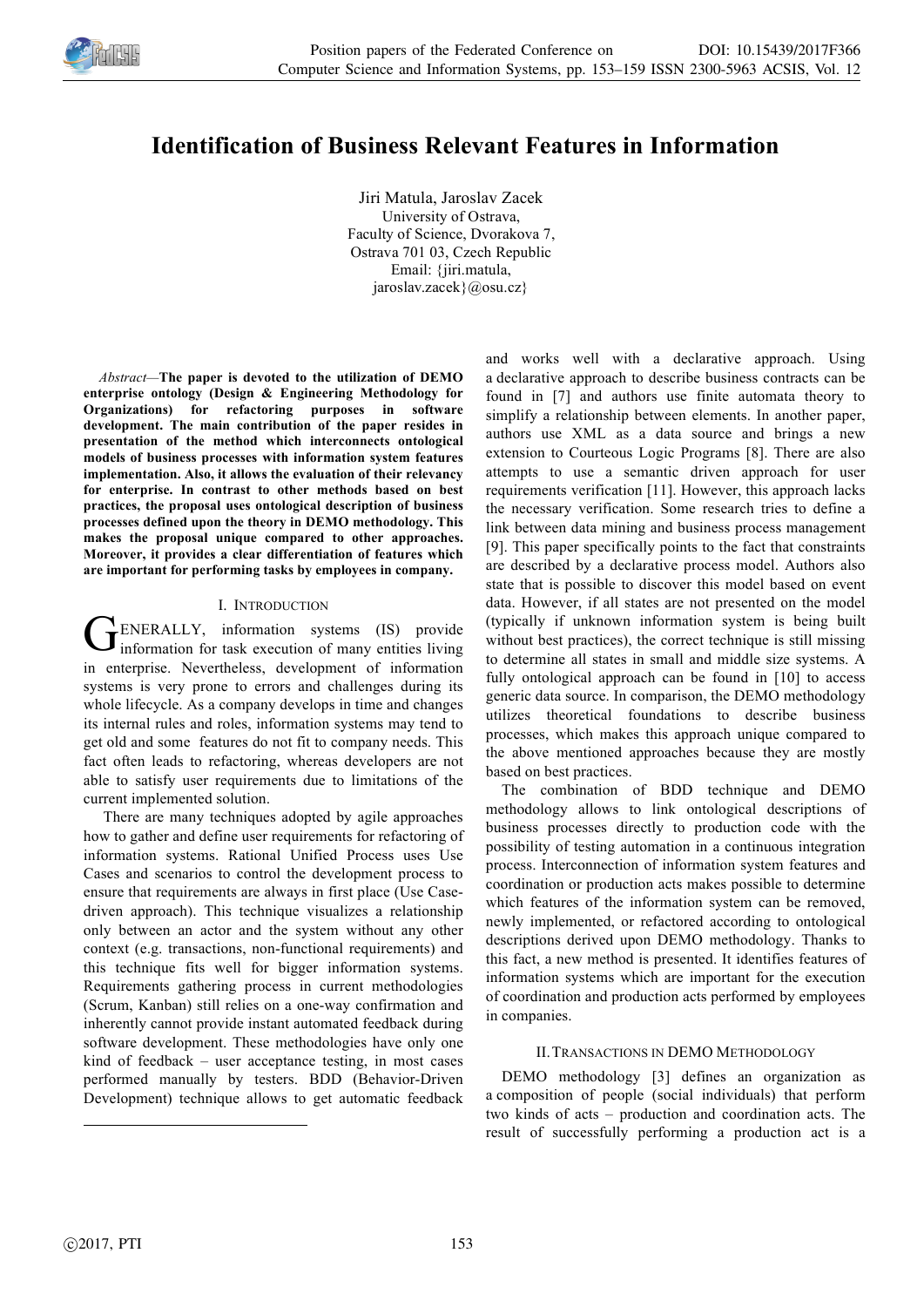production fact. An example of a production fact may be that the package that has been delivered has been paid, or offered service has been accepted. All realization issues are fully abstracted out. Only the facts as such are relevant, not how they are achieved. The result of successfully performing a coordination act is a coordination fact. Examples of coordination acts are requesting and promising a production fact. Coordination and production acts and facts are arranged into a transaction pattern.



Fig. 1 Basic transaction pattern. Source: [3]

Transaction pattern states that there are always two roles in a transaction, initiator (customer) and executor (producer). Initiator is someone who has a request and executor is responsible for fullfilling initiator needs. More detailed explanation of transaction pattern is depicted in the Fig. 2. White rectangles represents coordination acts, white rounded rectangle is used for coordination fact. Production act is depicted as grey rectangle. Gray rounded rectangles stands for production fact. The lifespan of every transaction has three phases – order (proposition), execution and result phase.

In the order phase, the initiator and the executor work to reach an agreement about the intended result of the transaction, i.e., the production fact that the executor is going to create as well as the intended time of creation. In the execution phase, this production fact is actually brought about by the executor. In the results phase, initiator accepts or rejects result (production fact) of the transaction [3].

According to DEMO methodology, it is possible to analyze gathered text descriptions of business processes of a company and extract transactions which represent ontological essence of the enterprise [6]. These transactions can be served as a source of information for revising features during refactoring process and they also form the theoretical basis which is implemented using BDD technique. Consequently, these specifications can be executed via DSL languages (Domain Specific Language) like Cucumber, Behat, etc.

# III. CONVERSION OF TRANSACTIONS TO BDD SCENARIOS

The BDD technique which has been developed from the test-driven development technique utilizes principles of user stories and test-driven development approach [2]. User stories typically follow this recommended template.

# *As a <type of user>, I want <some goal> so that <some reason>.*

#### Fig. 3 User story template. Source: [1]

At the same time, user stories technique is the foundation stone for the BDD testing scenario template, which is observable from a comparison of user story template above and BDD scenario template below.



Fig. 2 Detailed view of transaction pattern. Source: [3]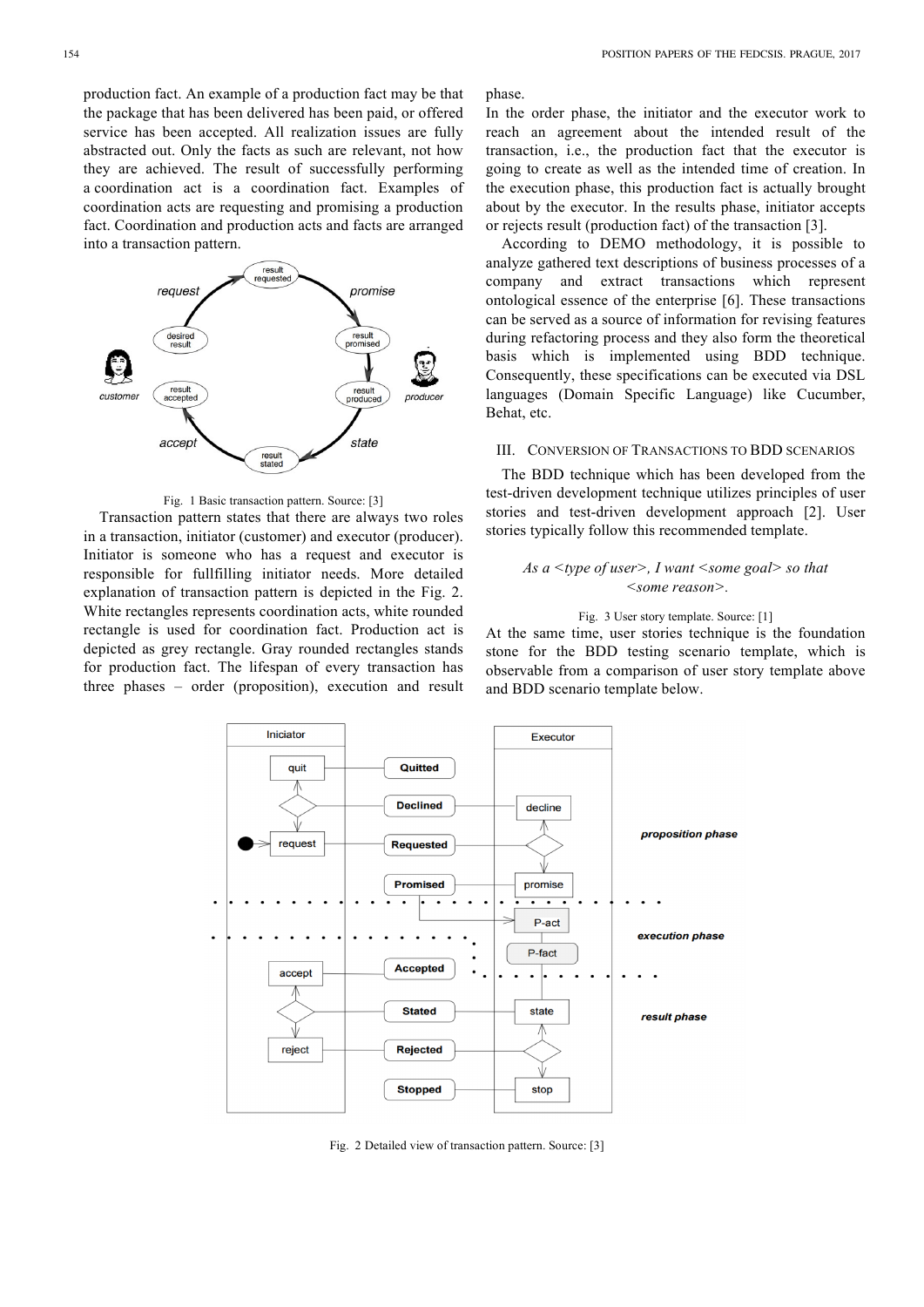### **Feature** [title]

```
In order to [benefit]
As [role] 
I want [feature]
Scenario: [title]
     Given [context]
     And [some more context]
     ...
```
**When** [an event occurs] And [a further event] … **Then** [outcome] And [another outcome]

# **Scenario**: [title]

...

```
…
```
Fig. 4 Standard BDD scenario template



# Fig. 5 Composition of BDD scenario

A previously mentioned fact is that user stories are part of BDD scenario template give an opportunity to apply modified version template into a BDD template scenario. In the context of user stories in the form of transactions, proposed modified version of template for BDD scenario looks as following.

# *As an <initiator/executor>, I perform a coordination/production act in <transaction> so that <result of transaction>.*

Fig. 6 Modified template for user story. Adapted from: [4] The role has been replaced for executor or initiator who takes a part in the transaction. Scenarios describe the business situation with the aim to fulfil business goals denoted as outcomes of transactions. All scenarios must respect user story given in the feature description.

Modified template structure starts with a feature title which is linked to related transaction unique ID. After feature identification, it is necessary to perform the next step – the outcome of the transaction – which is going to be

fulfilled when the transaction is completed. So far, context for coordination/production act is defined and follows a transformation text description of coordination or production act into the form of BDD scenarios. The scenario part should have covered all possible situations during the execution of the coordination/production act. All transformed coordination/production acts into BDD scenarios must have its reference in gathered text descriptions of business processes. Every coordination/production act must result in coordination/production fact.

**Feature** [title] – [transaction ID]

In order to [coordination/production fact] As [initiator/executor] I want to perform coordination/production act in [transaction] **Scenario:** [title] **Given** [context] And [another context] ...

**When** [an event occurs] And [another event]

**Then** [result – coordination/production fact]

## ... **Scenario**: [title]

…

...

Fig. 7 Modified BDD scenario template. Adapted from: [5]

As an explanatory case is used a company where the messenger (executor) delivers packages to their customers. A company (initiator) usually comes with a request to perform a delivery. The initiator and executor performs coordination and production acts in order to deliver a package. These coordination and production acts are expressed in the scenario part of the modified BDD template. Messenger's daily schedule includes the list of the addresess where is necessary to make a delivery. The messenger picks the closest customer and asks about his availbility. When customer approves the delivery, the messenger plans a route to the destination and delivers a package. According to proposed concept the BDD scenario looks as following:

**Feature** Package delivery – T01

*In order to* deliver a package.

*As* messenger (executor)

*I want to* plan route to destination

**Scenario**: Planning route to destination

**Given** I have a list of addresses scheduled for today

**When** I choose the closest address for the delivery **Then** I can find the optimum route to destination via Google Maps

Fig. 8 Example of BDD scenario according to modified template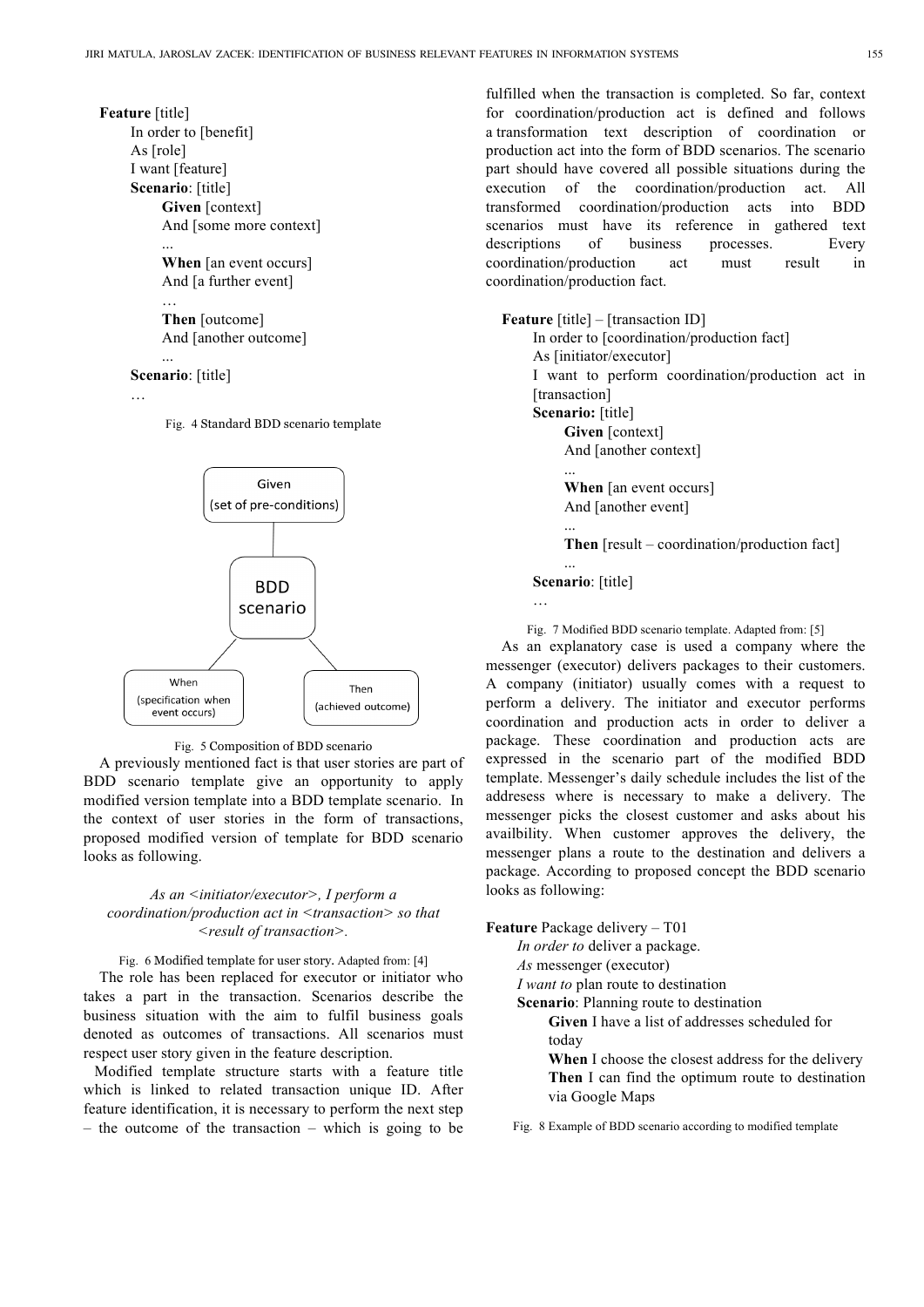BDD methodology itself does not strictly recommend how to specify user story for feature description. For the modified approach only one proper definition exists of user story represented by complement transaction composed into BDD scenario. This determines context for the scenarios given in feature description.

BDD scenarios can be validated against production code. They ensure that production code follows activities in company business processes. Also, BDD scenarios are executable and its verification is possible with every upcoming change of information system within continuous integration. The example from Behat framework for the previous BDD scenario is depicted in the Fig. 9.

**Feature**: Package delivery – T01

In order to deliver a package.

As messenger I want to plan route to destination

# **Scenario**: Planning route to destination

*#features/planning.feature:6*

**Given** I have list of addresses for scheduled for today #FeatureContext::iHaveListOfAddressesForScheduledF orToday()

**When** I choose the closest address for the delivery

#FeatureContext::iChooseTheClosestAddressForTheDe livery()

**Then** I can find the optimum route to destination via Google Maps

#FeatureContext::iCanFindTheOptimumRouteToDesti nationViaGoogleMaps()

1 scenario (1 passed) 3 steps (3 passed) 0m 0.01s (9.55Mb)

## IV. METHOD FOR IDENTIFICATION OF BUSINESS RELEVANT FEATURES

DEMO transactions and BDD scenarios are foundation stones for the proposed method which evaluates relevancy of information systems features. Each step of the method in the list below will be explained in this chapter.

The method includes following tasks:

- 1. Identification of transactions according to DEMO methodology.
- 2. Convert identified transactions into the form of BDD scenarios.
- 3. Map BDD scenarios to current implementation of features.
- 4. Identify supported and unsupported coordination and production acts by the information system.
- 5. Identify features of IS to be removed or refactored due to inconsistency to its ontological description.

As an explanatory case is used a brief description of existing company in the Fig. 10.

The company supply of electricity for customers and offers "smart measuring" service which makes them a possibility to monitor the consumption of electricity online. Customers have provided the information system which **reports electricity consumption and savings for each period (T01)**. *Measuring devices broadcast consumption data. This data is stored to database (C01).*

At the beginning, a client contacts the company and *salesman gives to a potential customer a detailed overview about offered services (C02)*. **When a client signs a contract (T02),** *contract details are entered into the IS (C03).* Consequently, *manufacturing of devices is requested (C04).* The device manufactory department has their own employees and stock of material. Upon the contract, **device arrangements are complemented (T03)**. Once devices are prepared to expedition, *the service department is notified about necessity of installation contracted devices* (C05). Firstly, installation place is examined by technician who will *decide whether installation is feasible (C06)*. After that, **installations of appliances are planned (T04)**. Planning of appliance installation is a complex process which *considers availability of company cars (C07), booking of accommodation (C08), customer confirmation and skills of technicians (C09). The manager also assigns a specific task to technicians if the customer is available.* **Once the device is installed (T05)**, a *customer signs the montage sheet (C10).* When the *installation of devices is confirmed (C11)*, a new client is *entered to information system (C12)* and contracted **services starts to be billed (T06)**.

## Fig. 10 Text description of company business processes

In the first step of procedure, several transactions have been identified. In the Fig. 10, bold text refers to production facts and blue italic to coordination and production acts. Each transaction consists of coordination and production acts.

- **T01** Consumption of electricity is reported for each period.
- **T02** Client signed contract.
- **T03** Devices arrangements are complemented.
- **T04** Appliance installation is planned.
- **T05** Contracted devices are installed.
- **T06** Services started to be billed.

The second step requires conversion of transactions to BDD scenarios. The case example for the transaction **T04** is depicted in the Fig. 11.

Fig. 9 Output from Behat testing framework after execution of story derived from DEMO transaction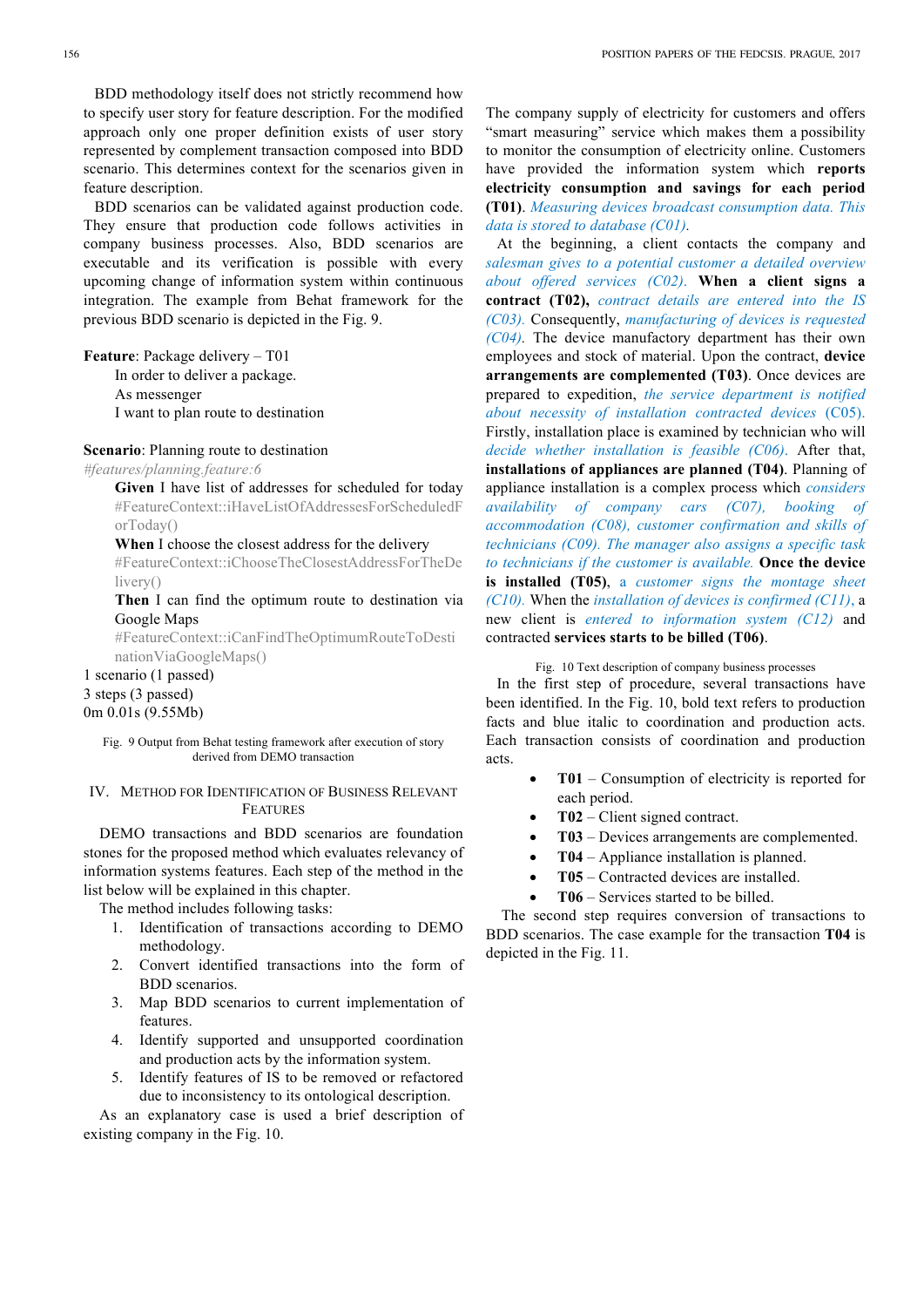#### **Feature** Package delivery – T04

```
In order to plan the appliance installation 
As manager
I want to assign task to the technician
Scenario Outline: Task planning
     Given manager has chosen <date>
     And car is available on \leqdate>
     And technician has no others task on \leqdate\geqWhen customer confirmed availability on <date>
    Then task is assigned to technician
    Examples:
     | date
     |2017-05-06| 2017 - 05 - 07
```
Fig. 11 Converted coordination act defined in the transaction **T04** (Gherkin DSL language syntax)

In the third step, converted transactions into BDD scenarios are mapped to production code. This is usually done via frameworks like Cucumber, Behat and the others. Authors recommend to follow instructions for the chosen framework.

```
/**
 * @Given car is available on :date
 */
public function carIsAvailableOn($date)
{ 
 assertEquals(true,
    $this->carpark-> 
   hasAvailability($date));
}
```

```
/**
 * @Given technician has no others task
  * on :date
 */
public function 
technicianHasNoOthersTaskOn($date)
{ 
 assertEquals(true, $this-> 
   technician->isAvailable($date));
}
```

```
/**
 * @When customer confirmed availability
 * on :date
 */
public function
customerConfirmedAvailability($date)
{ 
 assertEquals($date, 
   $this->order->installDate);
}
```

```
/**
 * @Then task is assigned to technician
 */
public function 
taskIsAssignedToTechnician()
{ 
   assertEquals(true, count(
   $this->technician->tasks) > 0);
}
```
Fig. 12 Example of mapping of modified BDD scenarios to production code (Behat framework implementation)

The fourth step identifies supported (green) and unsupported (red) coordination and production acts by the information system. Unsupported coordination/production act means that it has no reference to any BDD scenarios which have been successfully mapped in the previous step. Result of the fourth step is depicted in the Fig. 13.

The company provides supply of electricity for customers and offers "smart measuring" service which makes it possible for them to monitor their consumption of electricity online. Customers have provided the information system which **reports electricity consumption and savings for each period (T01)**. *Measuring devices broadcast consumption data. This data is stored to database and verified (C01).*

At the beginning, a client contacts the company and *salesman gives to a potential customer a detailed overview about offered services (C02)*. **When a client signs a contract (T02),** *contract details are entered into the IS (C03).* Consequently, *manufacturing of devices is requested (C04).* The device manufactory department has their own employees and stock of material. Upon the contract, **device arrangements are complemented (T03)**. Once devices are prepared to expedition, *the service department is notified about necessity of installation of the contracted devices (C05).* Firstly, installation place is examined by technician who will *decide whether installation is feasible (C06)*. After that, **installations of appliances are planned (T04)**. Planning of appliance installation is a complex process which *considers availability of company cars (C07), booking of accommodation (C08), customer confirmation and skills of technicians. Manager also assigns a concrete task to technicians (C09).* **Once the device is installed (T05)**, a *customer signs the prepared montage sheet (C10).* When the *installation of devices is confirmed (C11)*, a *new client is entered to information system (C12)* and **contracted services starts to be billed (T06)**.

> Fig. 13 Differentiation of supported and unsupported coordination/production acts

Unsupported acts are listed for further investigation of whether such acts could be automated or supported by information systems. Thereby, highly relevant information is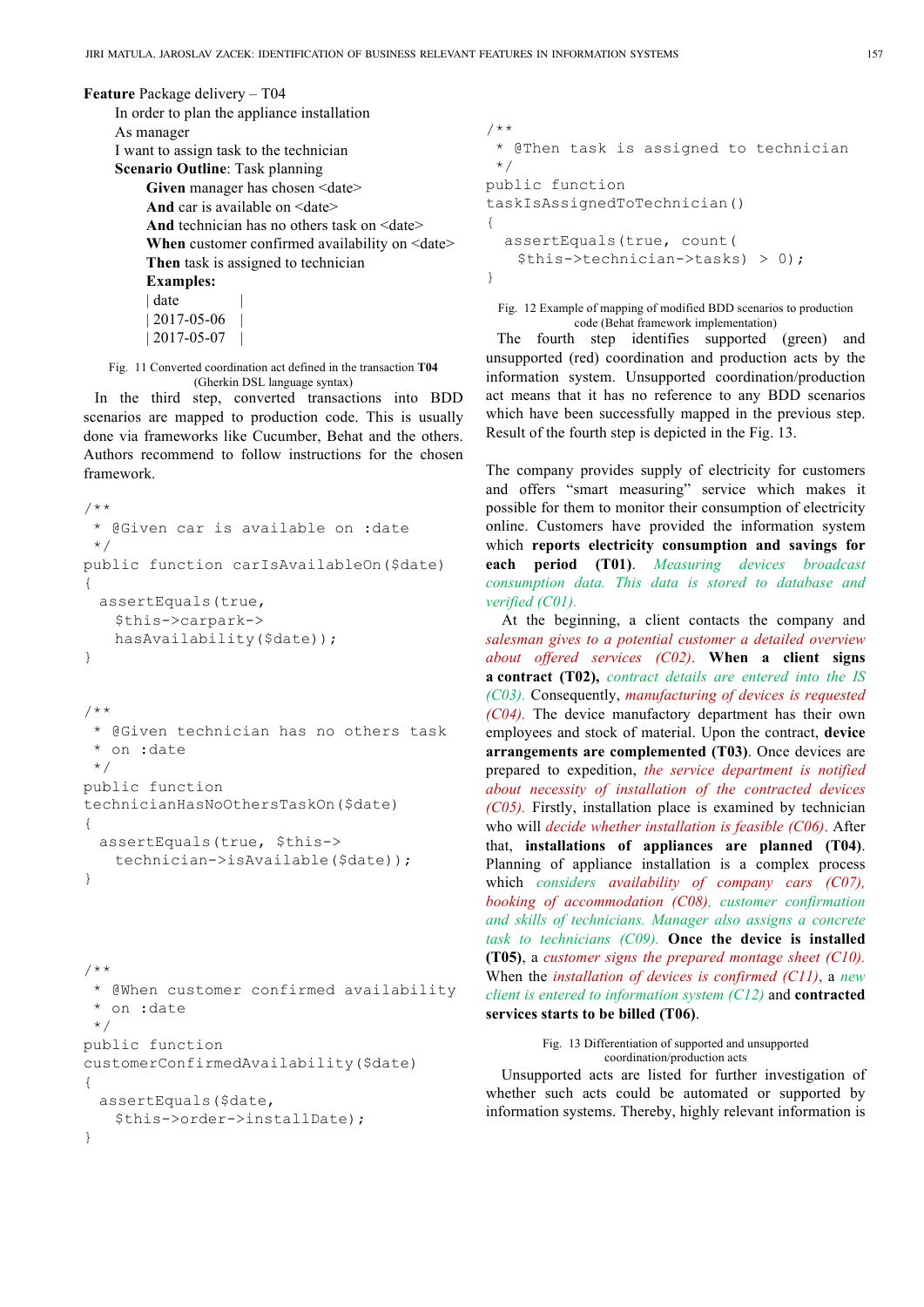Summary of unsupported coordination/production acts:

- Request for device manufacturing.
- Providing information about offered services to customer.
- Accommodation booking process.
- Notification about appliance installation.
- Making decision whether installation is feasible.
- Checking availability of cars in a company car park.
- Preparation of montage sheet to be signed by a customer.

The fifth step involves the identification of feature specifications (user story, use case, etc.) which are not included in any transaction. In other words, they have no reference to user stories (coordination/production acts) mentioned in mapped BDD scenarios. These features are candidates to be either refactored or removed from the information system. Unfortunately, this should be consulted with product owner, or domain expert. Some functionalities might be foundation elements for the information system, for example user administration. Features which are included in coordination/production acts defined in BDD scenario are linked by identification number from the text description. Feature specifications might differ from project to project. Presented case uses user scenarios technique. The example is depicted below.

- UC 1 Appliance installation evidence. US 1.1 Customers [C12, C09] US 1.2 Reporting from installation [C01]
- UC 2 Device management US 2.1 Data broadcast testing [C01] US 2.2 Remote reset [ref is missing]
- UC 3 Planning of appliance installations US 3.1 Task planning [C03]
	- US 3.1.1 Customer confirmation [ref is missing]
	- US 3.1.2 Technician skill evidence [ref is missing]
	- US 3.2 Technician utilization overview [C09]
- **UC4** Announcements

US 4.1 News board [ref is missing].

US 4.2 Personal messages [ref is missing]

Fig. 14 Identification of business irrelevant features

#### V. DISCUSSION AND FUTURE RESEARCH

Ontological nature of transactions presumes an existence of essential business processes. Hence, the proposed method is suitable especially for development of software products which supports business processes in companies. Once the transactions became a part of BDD scenarios, it involves the developer or analyst to understand purpose why the feature is implemented. Also, it sets boundaries for the BDD

scenarios which are consequently linked to the existing essence of the business.

The most important benefits of proposed approach:

- 1. Text descriptions for derivation of transactions are humanly-readable, hence there is no problem to have descriptions validated by employees in company.
- 2. The method detects instantly which coordination and production acts are supported by information system.
- 3. Also, it finds useless feature which is possible to remove or not maintain anymore.
- 4. Production code base, respectively features are linked to ontological description of business processes.
- 5. Instant feedback through automated testing.

Contrary, the method does not work well with the development of software which is not going to support business processes. Another problem is the fact that companies evolve over time and change their business processes. Therefore, text descriptions need to be updated as development goes on. Consequently, it is necessary to propagate modifications into scenarios and information system to avoid technical debts. Unfortunately, this will always stay up to responsibility of the company and software developers.

The identification of feature relevance is one of the most challenging part in the refactoring process, especially for applications with huge technical debt, which desire radical refactoring where is hardly possible to save all existing features in order to settle technical debt quickly. In addition, relevancy of features for business intentions is critical in terms of further investments for already existing information systems. Authors also work as software developers and due to their experience, irrelevant features are not something that rarely occur in the implementation of any information system.

The presented method also discovered another important finding. The action model defined in DEMO methodology represents internal business rules for coordination and production acts. Such business rules should be reflected in the information systems. The example of action model definitions is depicted below.

**on** stated T02(M,Y)

**if**  $\leq$  installation is feasible  $\geq$  accept T02(M,Y)  $\epsilon$ **not** <installation is feasible>  $\geq$  reject T02(M,Y) **fi** 

**if** <some other condition>  $\ge$  reject T02(M,Y)  $\epsilon$ **not** <some other condition>  $\geq$  state T03(M) **fi**

**no**

Fig. 15 Action model example